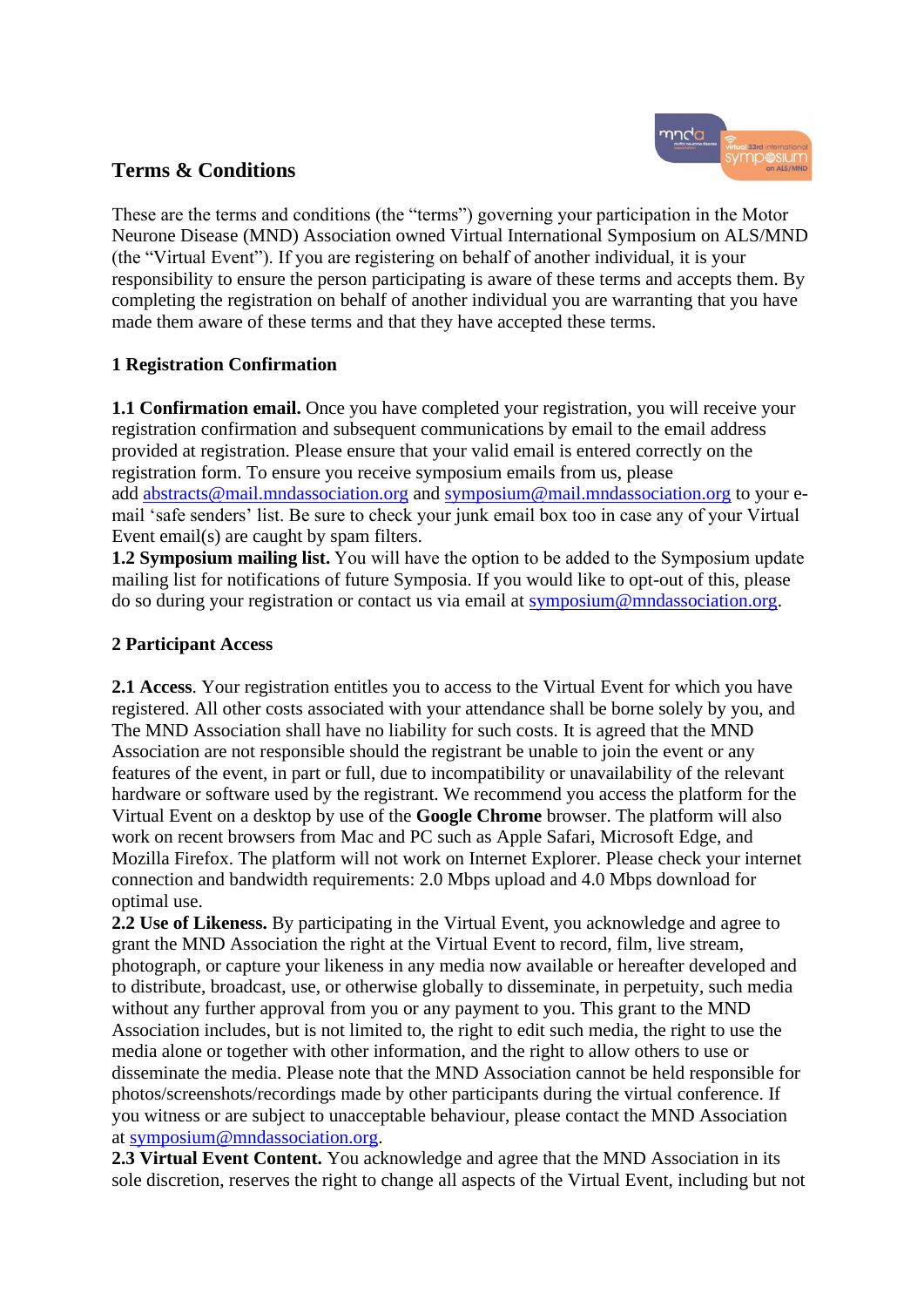limited to, the Virtual Event name, themes, content, program, speakers, performers, hosts, moderators, venue (for hybrid event), and time. As speakers are confirmed months before the Virtual Event, some speaker changes or topic changes may occur in the program. The MND Association is not responsible for speaker changes but will work to ensure a comparable speaker is located to participate in the program. Virtual Event content may be recorded by the MND Association and will be accessible to registered participants for at least one month after the event.

## **3 Prohibited Conduct and Quality Assurance**

**3.1 Limitations on Use.** By registering to attend the Virtual Event, you agree not to sell, trade, transfer, or share your complimentary access link and/or code, unless such transfer is granted by the MND Association.

**3.2 Disruptive Conduct.** You acknowledge and agree that the MND Association reserves the right to remove you from the Virtual Event if the MND Association, in its sole discretion, determines that your participation or behaviour create a disruption or hinder the Virtual Event or the enjoyment of the Virtual Event content by other attendees.

**3.3 Recording, Live Streaming, and Videotaping.** Participants are requested to not record or broadcast audio or video of sessions at the MND Association Virtual Events.

**3.4 Unethical/Non-Compliant Business Practices.** The MND Association reserves the right to deny participation to anyone who engages in or is reputed to engage in unethical or noncompliant business practices.

**3.5 Excluding Participants.** In addition to the requirements and prohibitions set forth in this Section 3, the MND Association may also exclude any prospective participant from registering for or participating in any Virtual Event, at its discretion.

**3.6** Submitting Questions. There will be the opportunity for delegates to submit questions to speakers and presenters throughout the Virtual Event. All questions in the platform presentations will be moderated. While speakers and presenters will do their best to answer as many questions as possible, we anticipate there will not be time for them to answer all the questions asked.

**3.7 Complaints.** The MND Association strives to provide you with the most productive and effective educational experience possible. We will evaluate individual complaints in a context of collective comments from the Virtual Event.

# **4 Fees and Cancellations**

**4.1 Payment**. The payment of the applicable fee for the Virtual Event is due upon registration. If such payment is insufficient or declined for any reason the MND Association may refuse to allow you to access the Virtual Event and shall have no liability in that regard.

**4.2 Right to cancel.** It is agreed that the MND Association reserve the right to cancel the Virtual Event at any time, any or all of the programmed or other activities, if this should appear necessary as a result of events which are beyond their control or which they cannot reasonably be expected to influence or for which they are not responsible. Without limiting the generality of the foregoing, such events shall include force majeure, government or other official regulations, natural disasters, strikes or any kind whatsoever, civil, international, or other crises, or any other unforeseen occurrence. Decisions regarding the necessity for such cancellation shall be taken by the MND Association, Programme Committee, or their agents, at their sole discretion and shall be final.

**4.3 Voluntary cancellation.** In the event that the MND Association voluntarily cancels the